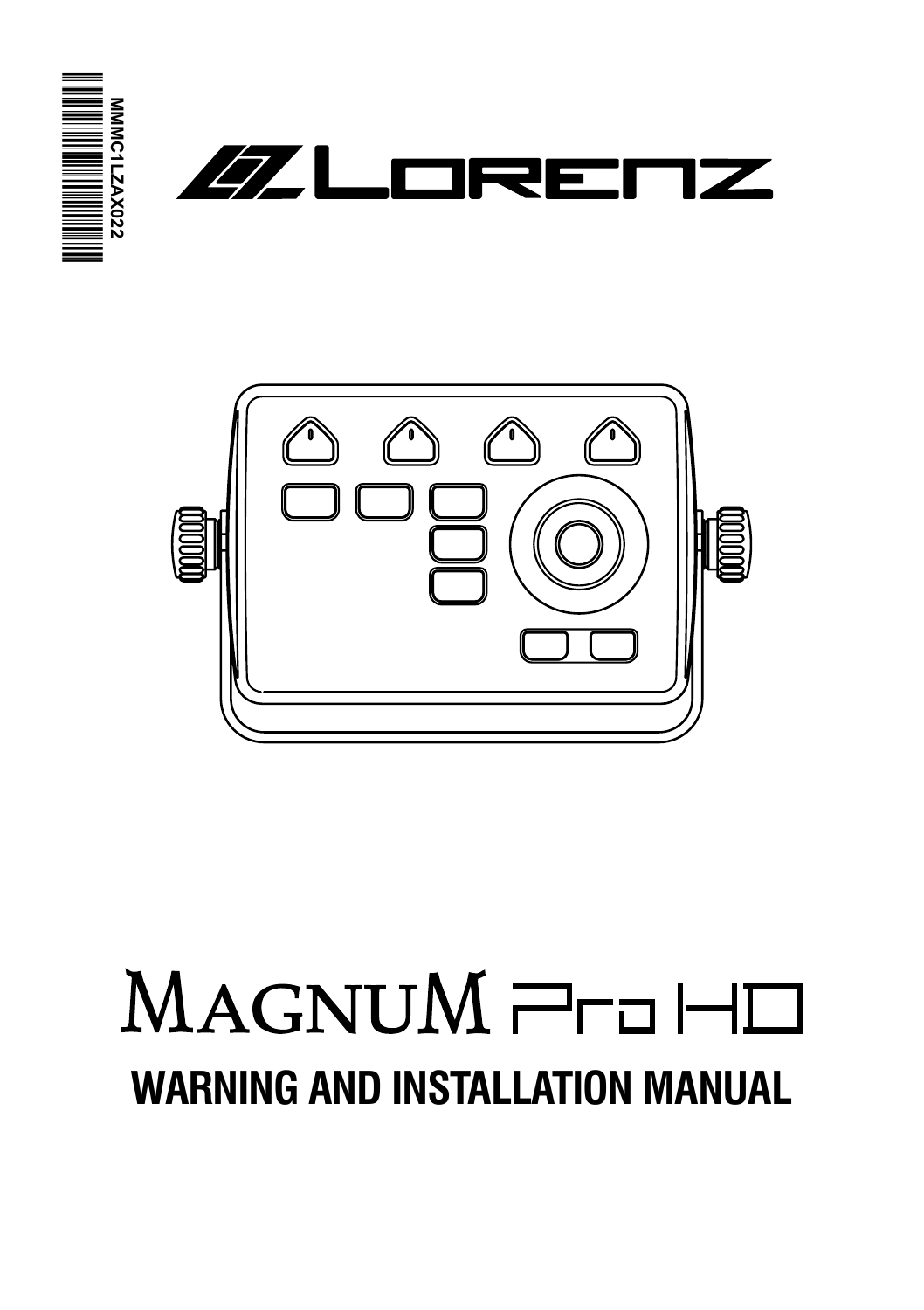# 1. Warranty and warnings

**Faser Srl** warrants every units to be free from defects in material and workmanship under normal use and service for a period of 24 months from original retail purchase. During the warranty period, **Faser Srl** will repair or replace any component which fails in normal use without charges for parts or labour. Technological developments, modifications and upgrades of software are not covered by warranty (except commercial decision). To receive warranty service, contact your local authorized dealer for shipping instructions. The device should be securely packed with its tracking code clearly written on the outside of the package, shipping to be paid by the customer. Include a copy of the original sales receipt as the proof of purchase. This limited warranty does not extend to any device which has been subjected to misuse, neglect, accident, incorrect wiring or improper installation. **Faser Srl** reserves the right to repair or replace the device at its sole discretion.

For more warranty information please see the web site: www.lorenzmarine.com For technical advice or assistance contact:

#### **Faser Srl**

Via Maestri del Lavoro d'Italia 8, 17019 Varazze (SV), Italy P.IVA 01252330095 Tel. +39-019-93-27-05 info@lorenzmarine.com

|           | Electronic charts displayed by the device are believed to be accurate and reliable, but they<br>are not intended to replace official charts which should remain your main reference for all the<br>matters related to the execution of safe navigation. For this reason we would like to remind<br>you that you are required to carry on board and use the officially published and approved<br>nautical charts. |
|-----------|------------------------------------------------------------------------------------------------------------------------------------------------------------------------------------------------------------------------------------------------------------------------------------------------------------------------------------------------------------------------------------------------------------------|
|           | Please be aware that the serial ports are not opto-isolated and therefore the peripherals are<br>electrically connected to the device. This allows the connection of high speed peripherals,<br>like Fish Finder. If you are connecting a NMEA0183 peripheral and you would like to isolate<br>it from the device, you have to add the opto-isolator externally.                                                 |
| 亼         | If water leaks into the equipment, immediately turn off the power at the switchboard. Fire or<br>electrical shock can result.                                                                                                                                                                                                                                                                                    |
| <u>ሉ</u>  | If the equipment is giving off smoke or fire, immediately turn off the power at the switchboard.<br>Fire or electrical shock can result.                                                                                                                                                                                                                                                                         |
|           | Do not open the equipment. The equipment uses high voltage that can cause electrical<br>shock.                                                                                                                                                                                                                                                                                                                   |
|           | Keep the SD card slot's door closed to avoid water intrusion into the device                                                                                                                                                                                                                                                                                                                                     |
| <u> 个</u> | Extensive exposure to heat may result in damage to the device.                                                                                                                                                                                                                                                                                                                                                   |
| <u>ሉ</u>  | Please read through the device manual before the first operation. If you have any questions,<br>please contact the Company's customer service or your local dealer.                                                                                                                                                                                                                                              |
|           | C-MAP media is available from C-MAP Authorized Resellers.                                                                                                                                                                                                                                                                                                                                                        |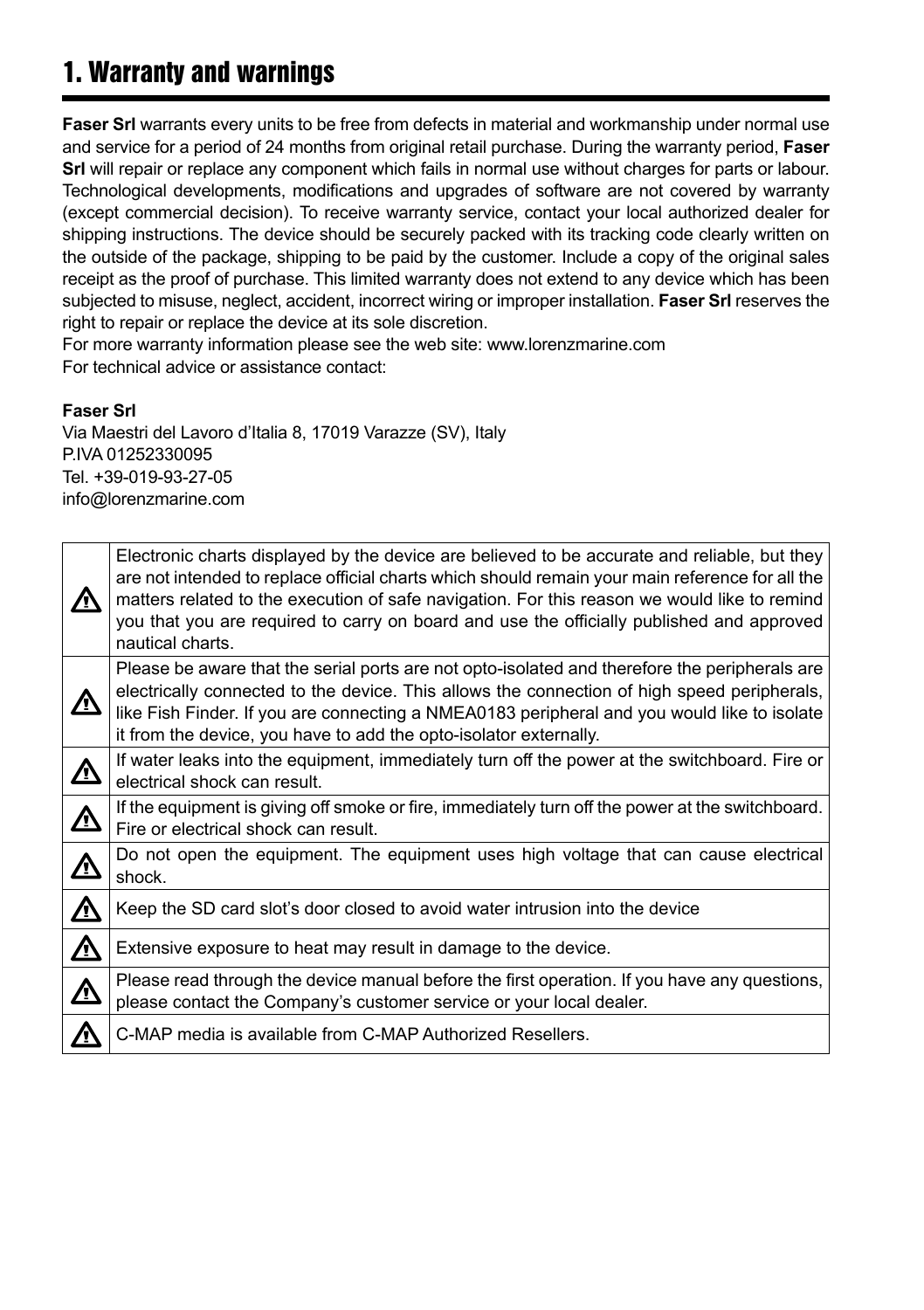## 2. Installation

## **2.1 Bracket Mount**



#### **2.3 How to insert the MicroSD**



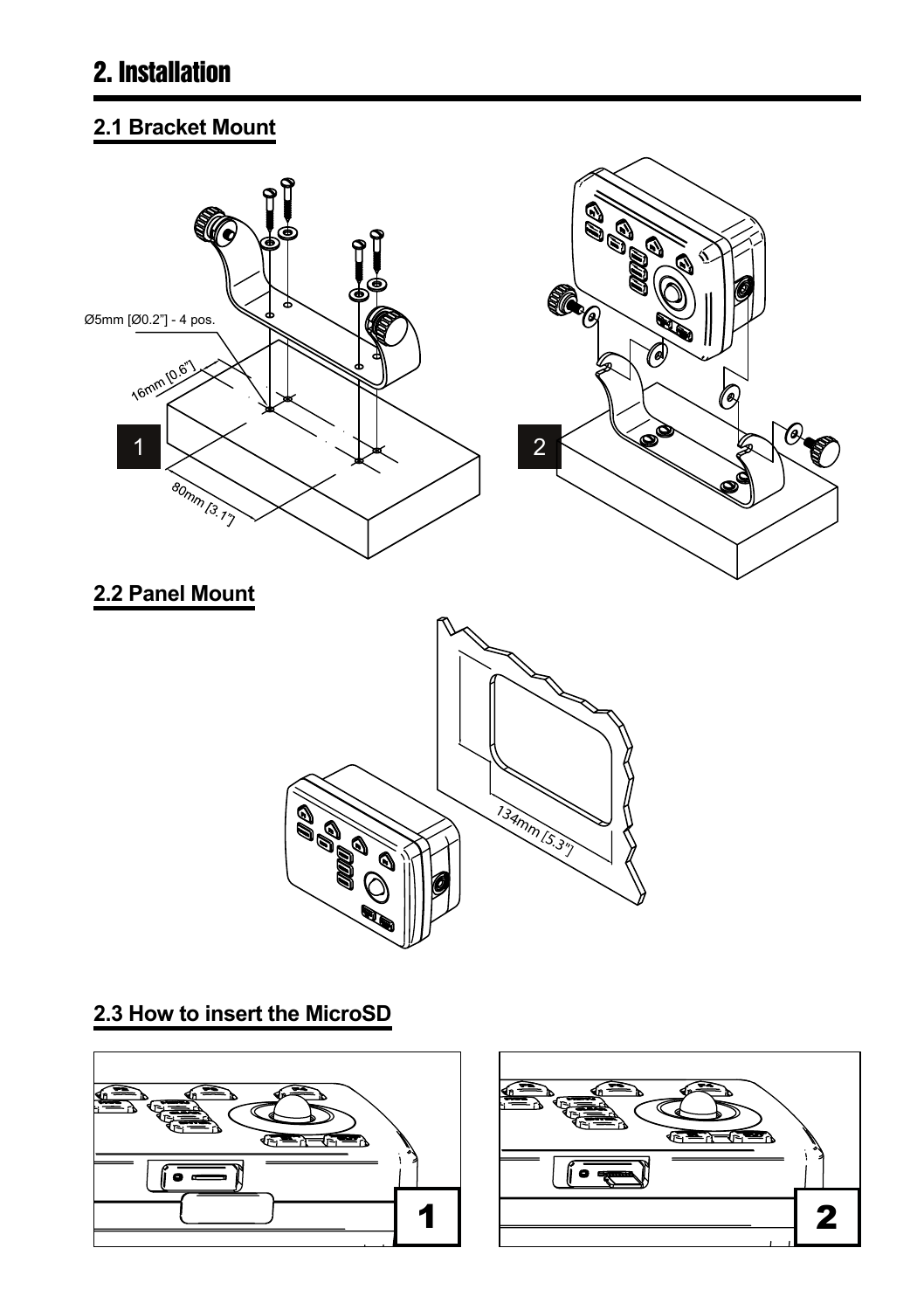## 3. Keyboard

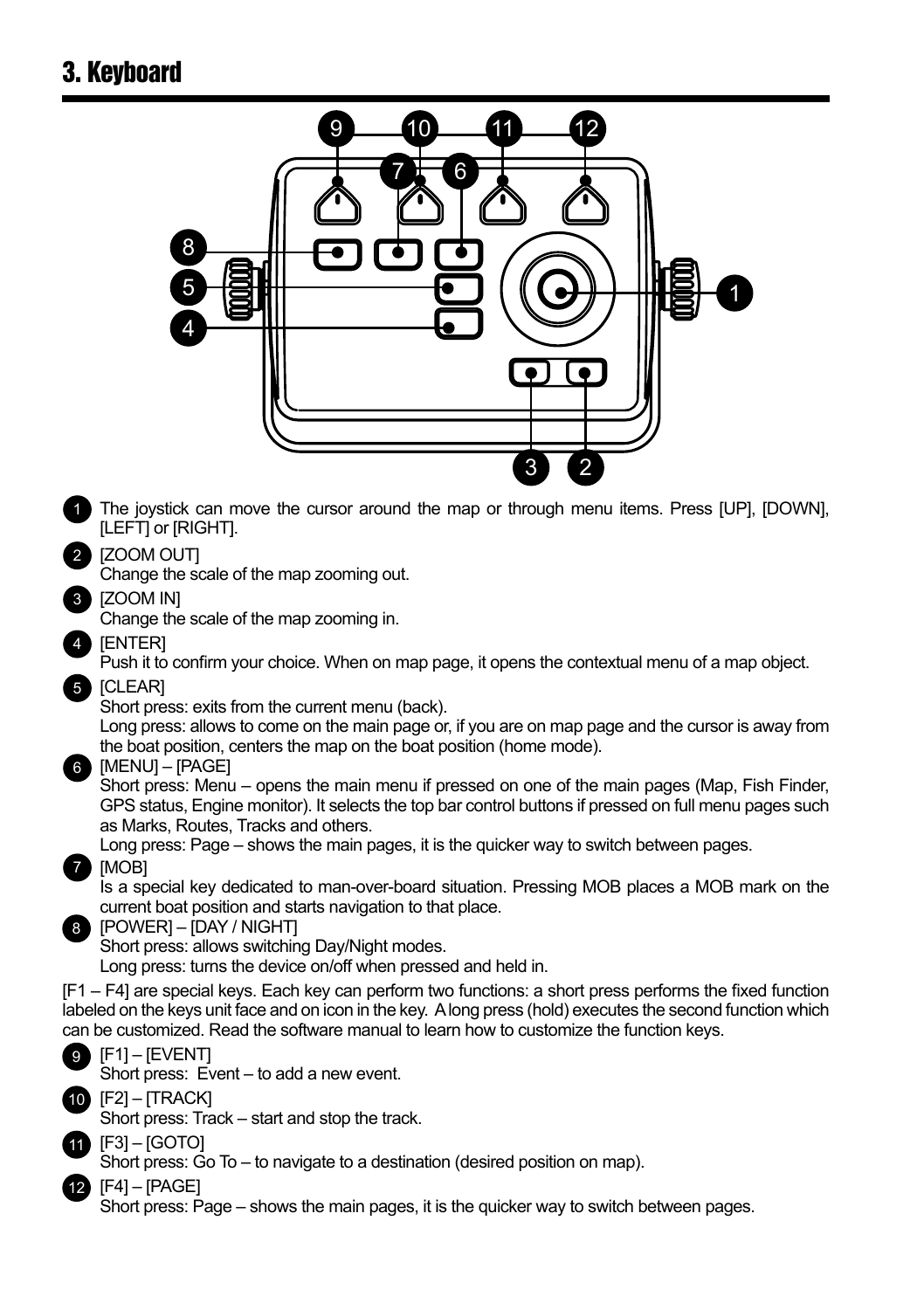|                |                                      | <b>GPS Connector (Port B)</b> |    |                       |                |                            | <b>INOH</b><br><b>HDMI OUT</b> |               |
|----------------|--------------------------------------|-------------------------------|----|-----------------------|----------------|----------------------------|--------------------------------|---------------|
|                | PIN                                  | <b>FUNCTION</b>               |    |                       |                |                            |                                |               |
|                | $\mathbf{1}$                         | POWER OUTPUT + (10-35 Vdc)    |    |                       |                |                            |                                |               |
|                | $\overline{2}$                       | <b>OUTPUT B</b>               |    |                       |                |                            |                                |               |
|                | 3                                    | <b>INPUT B</b>                |    | စ္စ<br>⊚<br>$\odot$ F |                |                            |                                |               |
|                | $\overline{4}$                       | NOT CONNECT                   |    | දිල                   |                |                            |                                |               |
|                | 5                                    | NOT CONNECT                   |    |                       |                |                            |                                |               |
|                | 6                                    | <b>GND / SIGNAL RETURN</b>    |    |                       |                |                            |                                |               |
|                |                                      |                               |    |                       |                |                            |                                |               |
|                | Power & I/O Connector (Port A and C) |                               |    |                       |                | <b>NMEA 2000 Connector</b> |                                |               |
| PIN            |                                      | <b>FUNCTION</b>               |    |                       |                | PIN                        | <b>FUNCTION</b>                |               |
| $\mathbf{1}$   | PWR-/GND                             |                               |    |                       |                | $\mathbf{1}$               | NOT CONNECT                    |               |
| 2              |                                      | POWER INPUT + (10-35 Vdc)     |    |                       |                | 2                          | POWER +                        | റ്            |
| 3              | <b>INPUTA</b>                        |                               |    |                       |                | 3                          | POWER -                        | $\frac{1}{2}$ |
| $\overline{4}$ | <b>COMMON</b>                        |                               | o, |                       | $\overline{4}$ | SIGNAL H                   |                                |               |
| 5              | <b>OUTPUT C</b>                      |                               |    |                       |                | 5                          | SIGNAL L                       |               |
| $6\phantom{1}$ |                                      | <b>OUTPUT A</b>               |    |                       |                |                            |                                |               |
| $\overline{7}$ | <b>INPUT C</b>                       |                               |    |                       |                |                            |                                |               |
| 8              | EXTERNAL ALARM OUTPUT +              |                               |    |                       |                |                            |                                |               |

### **4.1 Power supply connection only**

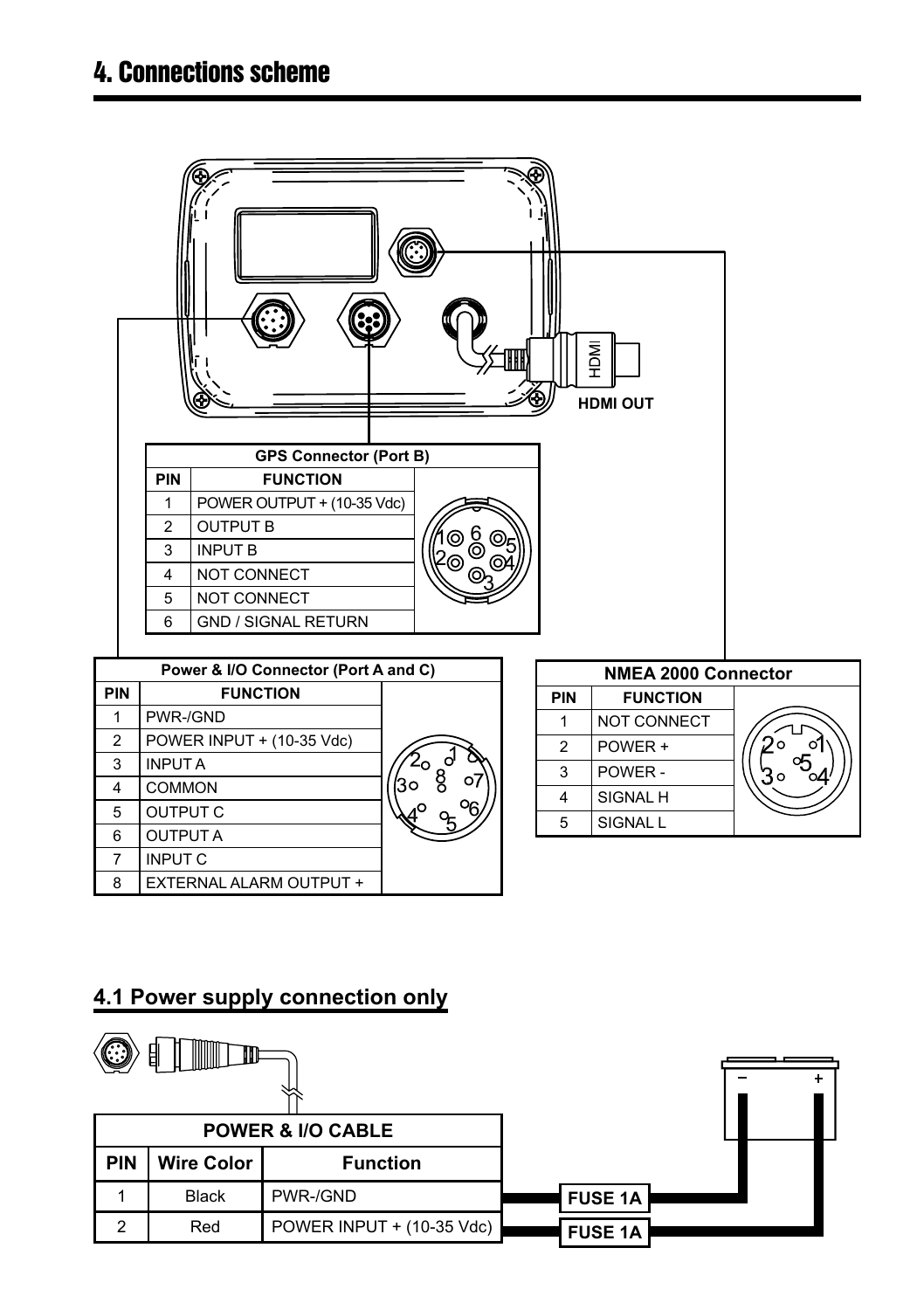#### **4.2 Autopilot Connections**



## **Autopilot on Port C**



#### **4.3 External alarm connection**



#### **Note:** Current MAX 300 mA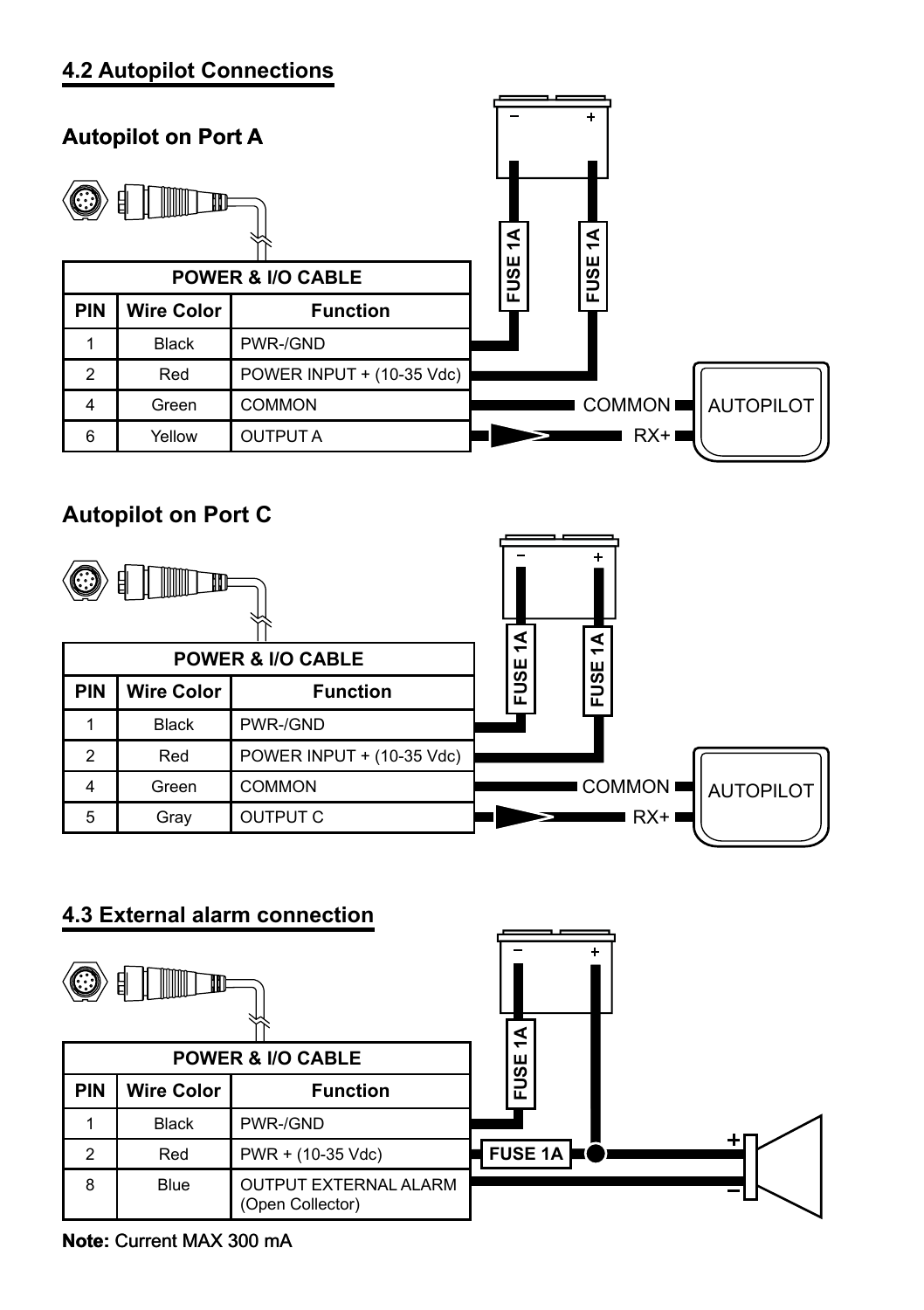

# 5. Technical specifications

- ●Dimensions: 172.5 x 106.5 x 84.4 mm (6.8'' x 4.2'' x 3.3'') with holder
- ●Weight: 350 g (12.3 oz)
- ●Back-lit keyboard
- ●Integrated remote control receiver (radio IF 2.4 Ghz)
- ●External GPS connector
- ●NMEA 2000
- ●NMEA 0183: 2x Rx/Tx on power cable
- ●External alarm
- ●Built-in HDMI video input cable (compatible with any HDMI display)
- ●Memory slot: MicroSD
- ●Wireless LAN connection compatibility\*
- ●Mounting options: Bracket and flush mount
- ●Waterproof IPX6
- ●Supply Voltage: 10-35 Vdc
- ●Operating temperature: -10°C / +60°C
- ●Storage temperature: -20°C / +80°C
- ●Transmitting frequency range: 2400 2483 MHz
- ●Maximum transmitting power: 1mW (or 100mW\*)
- ●Maximum power consumption: 4W (or 6.5W\*)